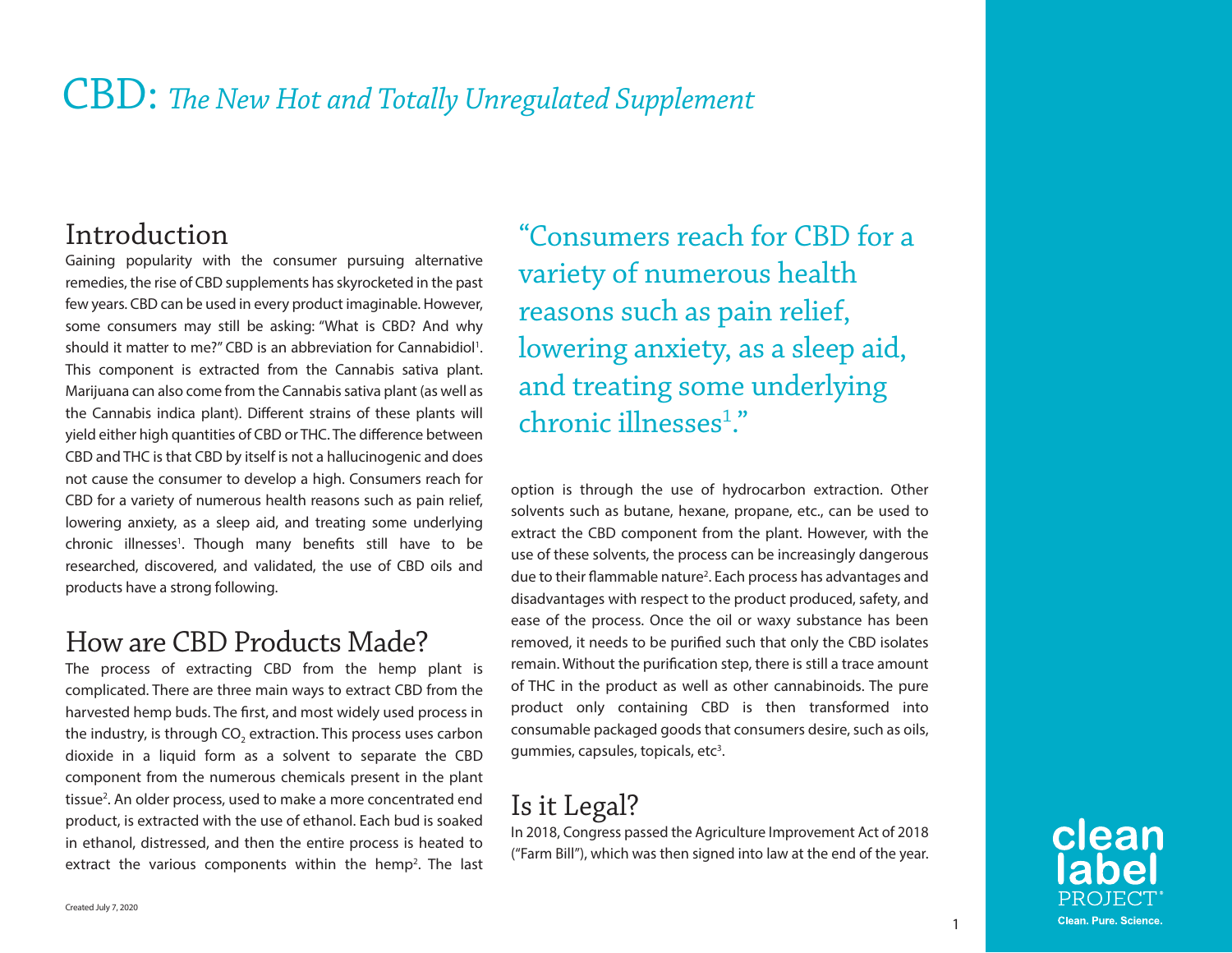# "...no CBD products are approved by the FDA except one, Epidiolex (used to treat two rare forms of epilepsy)."

In 2019, it went into effect, legalizing the hemp plant on a federal level when it contained less than 0.3% THC. The Farm Bill removed hemp from the Controlled Substances Act and allowed for expanded hemp commercial cultivation. However, it's not that simple. The 0.3% THC tolerance applies only to dried raw hemp plants. The highly refined CBD products on store shelves are a far cry from dried raw hemp plants. Additionally, there is a compliance patchwork of state-level compliance. Only 48 out of 50 states have legalized the use of CBD, and the legal conditions differ between states as well. In Idaho, CBD products must be tested and contain 0% THC<sup>4</sup> . If these conditions are not met, the product is considered illegal. Nebraska law only allows a limited number of licenses to be awarded during the year to grow, process, and manufacture hemp and CBD products<sup>5</sup>. However, given that no CBD products are approved by the FDA except one, Epidiolex (used to treat two rare forms of epilepsy), how can CBD products be made into food and health supplement products? According to the FDA, "It is currently

"The absence of regulation can and has resulted in inconsistent product quality, purity, and exposing unsuspecting consumers to unintentional ingestion of THC, potentially resulting in failed drug tests."

illegal to market CBD by adding it to a food<sup>6</sup>. The lack of regulatory enforcement and oversight has resulted in the CBD industry being consistently referred to as the "Wild West." The absence of regulation can and has resulted in inconsistent product quality, purity, and exposing unsuspecting consumers to unintentional ingestion of THC, potentially resulting in failed drug tests. Sounds risky, doesn't it?

### Is it Safe?

Everyone seems to be using CBD in some form these days. From your grandma to your fitness trainer, in the format of gummies to topicals. However, is this product even safe to use? According to the FDA,

# "Initial studies have shown potential links to liver damage and reproductive toxicity."

"CBD has the potential to harm you, and harm can happen even before you become aware of it."6 Initial studies have shown potential links to liver damage and reproductive toxicity.<sup>6</sup> CBD research and studies still have much work to do, and many questions to be answered. What are the effects on the body after taking CBD for an extended period of time? Are newborns or small children impacted differently by CBD? Can it harm the development of a fetus? Most of the research on these topics is still in the early stages, and many of the answers have yet to be discovered.

However, it's important not to underestimate the potential for CBD.

### So, Why the Craze?

CBD products have swiftly become the new "it" thing in the medical world. The market has erupted and is poised to continue to grow. According to Data Bridge Market Research, the market for CBD is expected to rise by 31.9% in the next seven years<sup>7</sup>. But why?

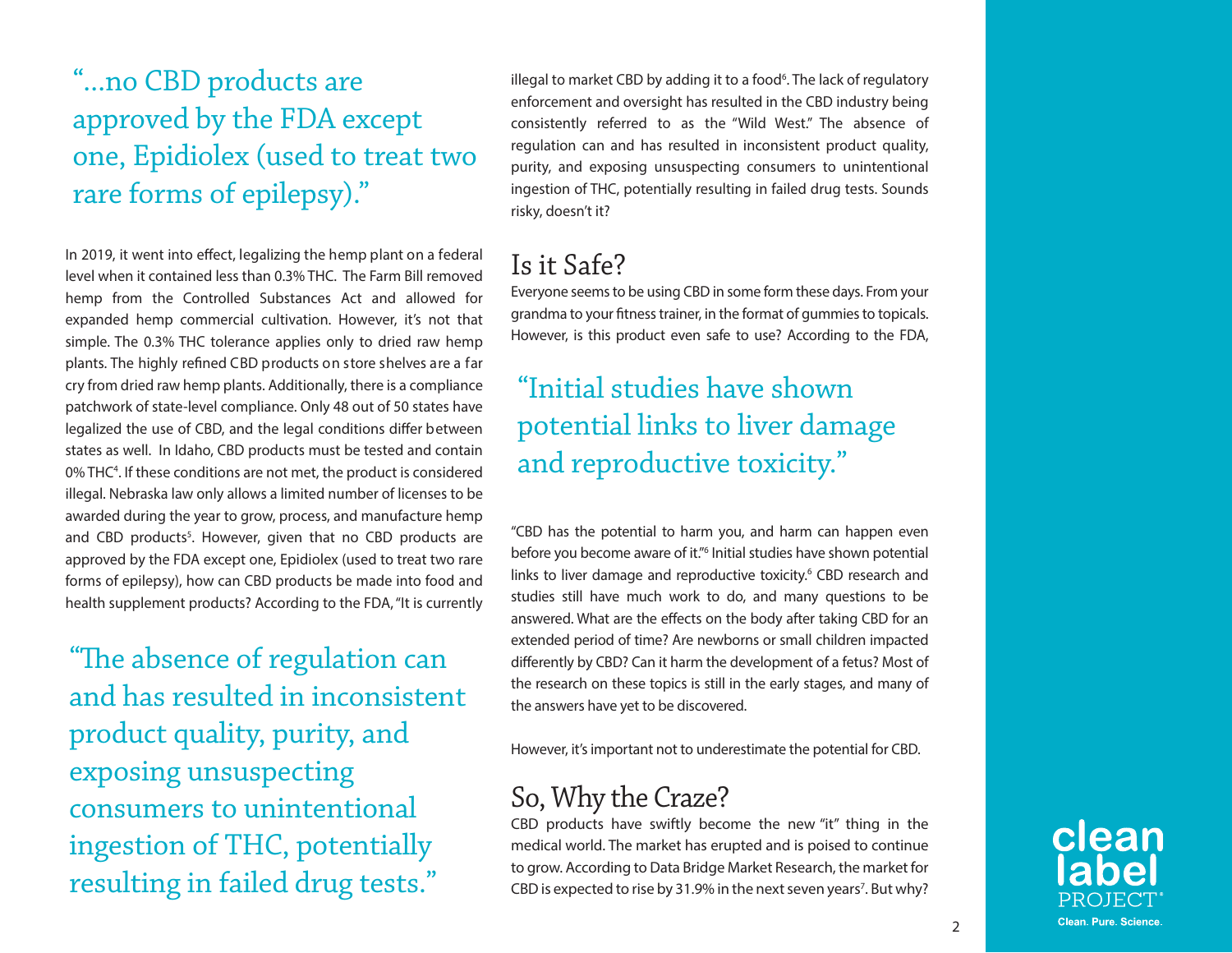Currently, consumers view CBD as a cure-all. Severe anxiety? Check. Sleep deprivation? Check. Chronic pain? Check. Epilepsy? Check. It has been leveraged as an alternate resource by those who have run out of options and use it to regain their quality of life<sup>8</sup>. However, with the product being sold at premium prices and promising so many benefits, a consumer would have to believe that the companies would be accurate about their contents, right? Wrong.

## The Scope of Testing

### Clean Label Project's CBD Study Methodology

In order to ensure the quality and authenticity of the top CBD products available to consumers, Clean Label Project purchased and tested 208 of the top products for quality, content, heavy metals, and plasticizers. This study used analytical chemistry in an accredited laboratory to test each sample. Clean Label Project simulated the consumer shopping experience by purchasing products from grocery store shelves, brand websites, or from Amazon.com. This allows the findings to be more consistent as to the true contents of products sitting in medicine cabinets, gym bags, or kitchen pantries right now. Prior to the CLP study, the FDA also exhibited concerns regarding the purity and potency of CBD products on the market<sup>9</sup>. Much more research is needed in this field.

### The Results

The results of the study illuminated new concerns over the authenticity of the products and the accuracy of the labels.

### **Key Finding #1: THC- Free is Not Always the Case**

According to the Clean Label Project study, 45% of the CBD products tested had detectable levels of THC<sup>10</sup>. The 2018 Farm Bill removed Hemp as a federally controlled substance as long as it contained no more than  $0.3\%$  THC by weight in dry hemp<sup>11</sup>. As mentioned before, the highly processed and refined oils and topicals are a far cry from dry agricultural hemp. Therefore, Clean Label Project questions if this application of the Farm Bill should even apply to processed hemp

"According to the Clean Label Project study, 45% of the CBD products tested had detectable levels of THC<sup>9</sup>."

(CBD). Additionally, how can a product claim to be THC-free if it still has detectable levels of THC? Maintaining the legal limit for THC contents does not qualify a product as being THC-Free. False claims such as these can be very dangerous to consumers. THC is a Schedule I substance controlled by the federal government<sup>12</sup>. If THC levels can be detected through CLP's testing, they can also be detectable on a human drug screening. This means that someone taking CBD for chronic pain could fail a drug test due to the burgeoning CBD industry's inconsistent testing methods and labeling. Even though a consumer may not have intentionally used a THC product, the levels of THC in the CBD products that they have used could have the unintentional result of a positive drug test reading.

It's also important to note that in some cases, Clean Label Project THC test results yielded THC levels that exceed maximum THC thresholds allowed in recreational marijuana products.

**Key Finding #2: You Can't Always Trust What It Says on A Label** The amount of CBD concentrate in a product should be accurately reflected on the label. However, this is not a lways the case. In the

"Clean Label Project identified a wide range of inconsistent potency labeling from no CBD detected whatsoever to containing 700% the amount listed on the label<sup>9</sup> ."

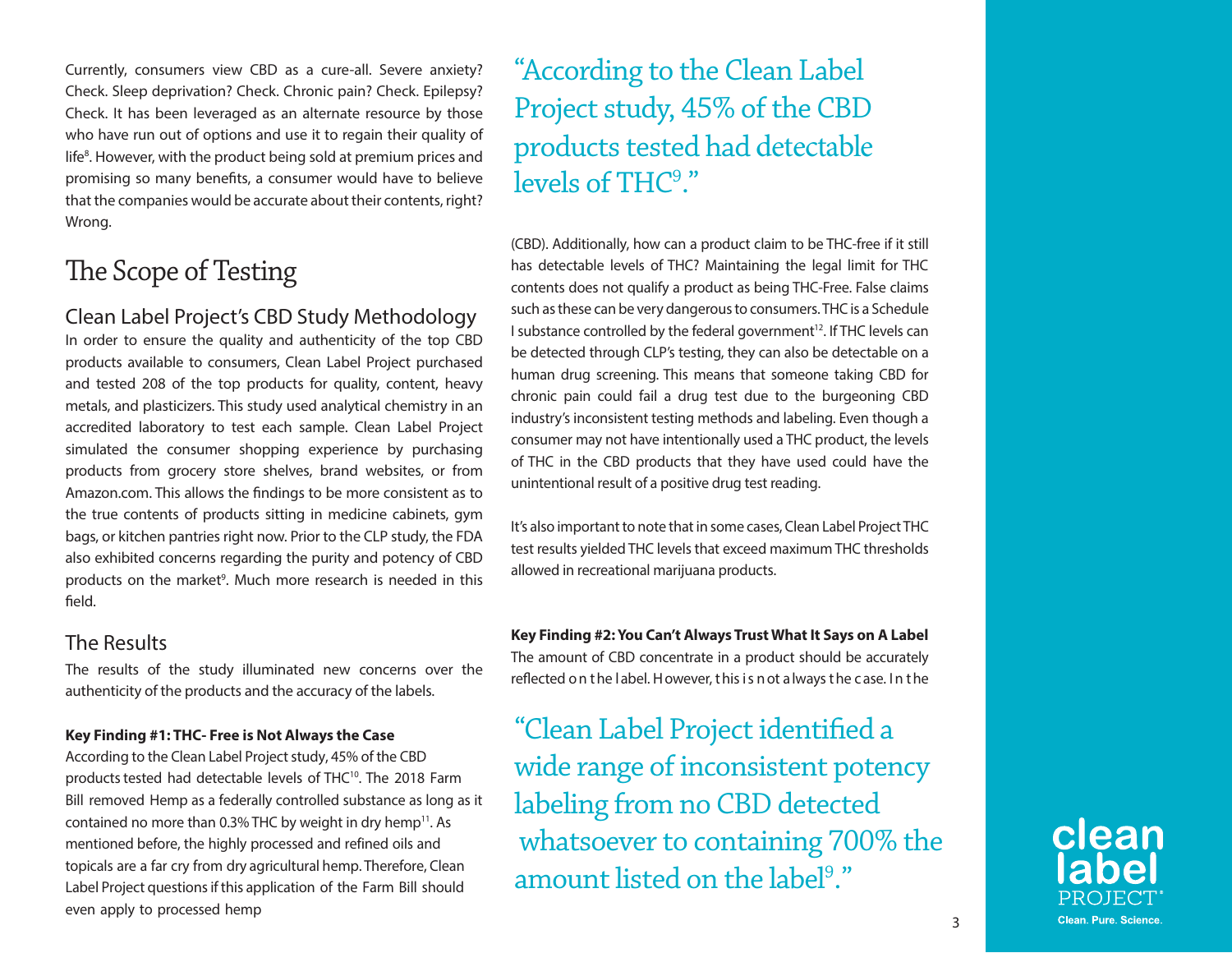products tested, Clean Label Project identified a wide range of inconsistent potency labeling from no CBD detected whatsoever to containing 700% the amount listed on the label<sup>10</sup>. This inconsistency makes it hard for the consumer to decide which concentration is right for them. Using a product that contains no CBD, and therefore has no effect, can discourage a consumer when they have paid premium prices for that product. On the other side of the spectrum, a product containing 700% of what the label declared can pose some health risks, including fever, headaches, nausea, etc $^{13}$ .

It is uncertain whether the absence of CBD in some finished products was intentional economic adulteration purported on consumers or poor quality assurance and quality control in this emerging industry. In either case, in some products, consumers are not getting what they pay for.

"The average lead content in the CBD products tested was 34 ppb (parts per billion), making it the highest of any consumer product Clean Label Project has tested to date<sup>9</sup>."

### **Key Finding #3: Elevated Lead Levels**

Lead is an element that is naturally occurring and found within the earth's crust, and it can also be introduced to food and consumer products through human causes, including mining, fracking, and industrial agriculture<sup>14</sup>. Though it does have uses, it is toxic to humans and can pose serious health risks such as lead poisoning, infertility, and cardiovascular disorders<sup>15</sup>. The average lead content in the CBD products tested was 34 ppb (parts per billion), making it the highest of any consumer product Clean Label Project has tested to date<sup>10</sup>. Hemp plants are known for bioaccumulation of heavy metals<sup>16</sup>. This means that hemp plants are used to remove heavy metals (such as lead) from the soil<sup>17</sup>. Only through a strict ingredient sourcing program and

"Clean Label Project typically finds the phthalate count to be in double-digit ppb9. CBD products, on average, contained over  $1,\!000\,\mathrm{ppb^9."}$ 

robust testing can a reputable CBD brand proactively minimize consumer exposure to this known contaminant.

#### **Key Finding #4: Phthalates**

Phthalates are used in plasticizers as an agent to make them flexible and increase strength $18$ . They are found in everyday items such as tubing, packaging, films, and containers<sup>18</sup>. Though no short-term effects are found to be caused by phthalates, long term exposure can lead to chronic health risks. Studies have linked long-term exposure to phthalates to endocrine disruption and the development of cancer<sup>19</sup>. While doing the same tests for different product categories, Clean Label Project typically finds the phthalate count to be in double-digit ppb<sup>10</sup>. CBD products, on average, contained over 1,000 ppb<sup>10</sup>. Without knowing for certain, Clean Label Project hypothesizes that non-food grade tubing is being used in the extraction method and is contributing to these elevated levels of phthalates.

## What Should a Concerned Consumer Do?

1. **If you have questions, ASK!** If you are concerned about the safety or quality of the CBD product you are using or considering, visit the company website to learn about what testing methods they use, what they test for, safety protocols on the products and the quality of their products.

2. **If it looks too good to be true, it probably is.** Some brands use Certificates of Analysis to prove they've performed testing. Some brands use poor levels of detection and quantification for testing to give consumers a false sense of security about the product

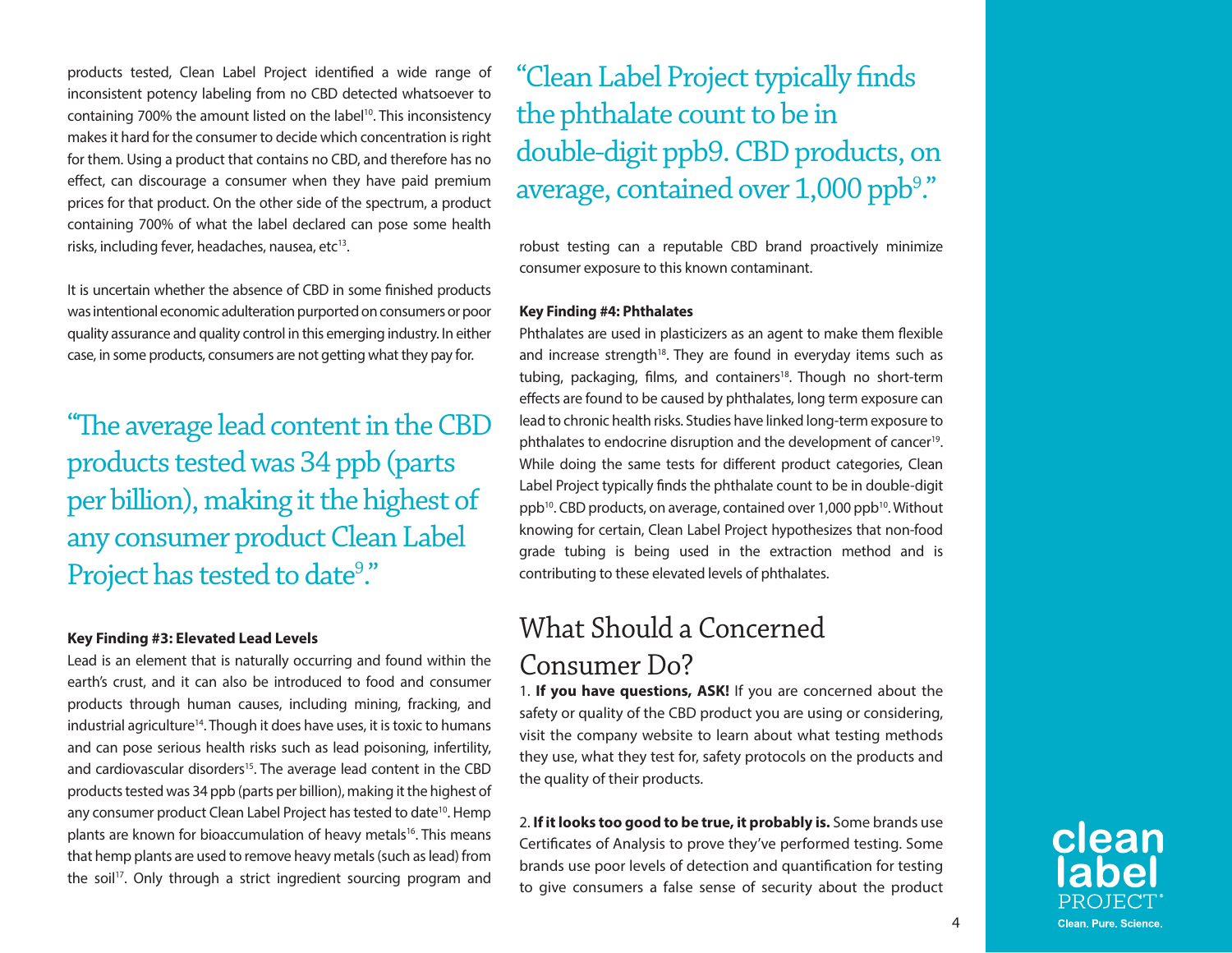quality and purity. These Certificates of Analysis will say ND (Non-Detect) for a litany of contaminants. In many cases, these test reports are not worth the piece of paper that they are printed on. Because of societal choices around mining, fracking, and industrial agriculture, contaminants occur and are present in products. It's a matter of minimizing consumer exposure.

#### 3. **Clean Label Project is another great source of information.**

Other great reputable consumer websites include ProjectCBD.com and Wholistic Research and Education Foundation.

4. **Talk to your doctor.** Also, one should always contact their physician prior to adding CBD products to their daily regimen.

## What Should a Concerned Brand D<sub>o</sub>?

1. Trust but verify. Brands that currently produce CBD products should always conduct tests to ensure the safety of the products they are putting on the market. These tests should include ensuring CBD levels are accurate as well as free of THC, heavy metals, plasticizers, and any other chemicals which have proven to cause health concerns to humans or animals.

2. Be mindful of the evolving regulatory landscape. As government regulations are always changing, stay up-to-date on all new regulations and what they mean for your products. As new research is developing, CBD is becoming more widely legalized but it is not yet legalized for food products or dietary supplements<sup>6</sup>. In the future, this might change and open up the market for more opportunities as CBD is better understood.

3. Consider working with Clean Label Project. Clean Label Project offers an evidence-based benchmarked certification program to evaluate product quality and purity. This process includes third-party nished product ISO accredited analytical chemistry testing for over 300 contaminants and product traits.

### References

<sup>1</sup>Grinspoon, Peter MD. (2018, August 24). Cannabidiol (CBD) what we know and what we don't. Retrieved June 15, 2020, from https://www.health.harvard.edu/blog/cannabidiol-cbd-what-we-know-and-what-we-dont-2018082414476

2 Project CBD. (n.d.). CBD Oil: An Introduction. Retrieved June 15, 2020, from https://www.projectcbd.org/cbd-101/what-is-cbd-oil

3 CBD Awareness Project. (2019, March 30). CBD Extraction Methods. Retrieved June 15, 2020, from https://www.cbdoil.org/cbd-extraction-methods/

4 Idaho ODP. (n.d.). Cannabidiol (CBD). Retrieved June 30, 2020, from https://odp.idaho.gov/cannibidiol/

<sup>5</sup>Stoddard, Martha. (2020, January 28). Federal officials approve Nebraska's hemp rules; licensing process for 2020 opens Monday. Retrieved June 30, 2020, from https://www.omaha.com/ news/state\_and\_regional/federal-officials-approve-nebraskas-hemp-rules-licensing-process-for-2020-opens-monday/article \_2d0c7945-9892-5076-9ee4-f357288e7fda.html

6 FDA. (2020, March 5). What You Need to Know (And What We're Working to Find Out) About Products Containing Cannabis or Cannabis-derived Compounds, Including CBD. Retrieved June 30, 2020, from https://www.fda.gov/consumers/consumer-updates/what-you-need-know-and-what-were-working-find-out-ab out-products-containing-cannabis-or-cannabis

7 Data Bridge Market Research. (n.d.). Global CBD Oil Market – Industry Trends and Forecast to 2027. Retrieved June 15, 2020, from https://www.databridgemarketresearch.com/reports/global-cbd-oil-market

<sup>8</sup>Velaquez-Manoff, Moises. (2019, May 14). Can CBD Really Do All That? How one molecule from the cannabis plant came to be seen